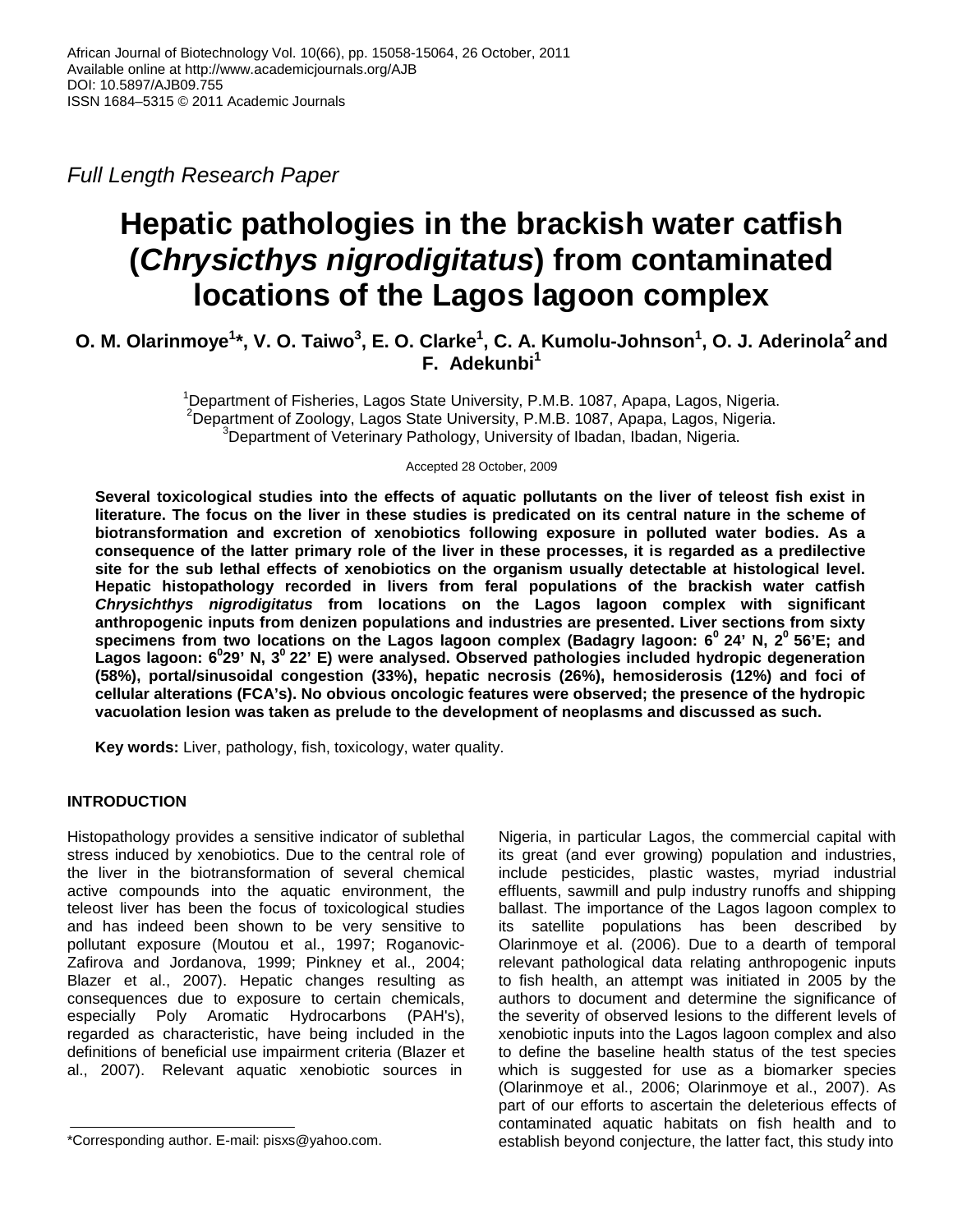

**Figure 1.** Map of Lagos lagoon complex showing sampling locations: 1-Marina, 2-Akarakumo, 3- Ajido, 4-Iddo, 5- Marina, 6-Ikorodu.

the hepatic pathology of *Chrysichthys nigrodigitatus* collected from polluted reaches of the Lagos lagoon complex was carried out.

#### **MATERIALS AND METHODS**

#### **Specimen collection**

One hundred adult *C. nigrodigitatus* were collected, live, from early morning catches at Badagry lagoon ( $6^{\circ}$  24' N,  $2^{\circ}$  56' E) and Lagos lagoon  $(6^{\circ} 29' N, 3^{\circ} 22' E)$ , two locations in the Lagos Lagoon complex, between May and August, 2006. The external appearance of the fish indicated few abnormalities. No sex selection was made. The fish were sacrificed by a pre-occipital severance of the spinal cord. Each specimen was weighed and the standard length was recorded. The fish were then dissected, necropsies done and the livers excised. Livers were then examined using hand lens, to detect the presence of gross lesions.

#### **Histology**

Liver samples of each specimen were fixed by placing in 10% buffered formalin for 36 h. Care was taken to ensure that onset of fixation was immediately post excision. Fixed specimens were dehydrated in graded ethanol and then transferred into xylene for five minutes preparatory to embedding in paraffin. Livers were then embedded in paraffin and histological sectioning subsequently done at 5 µm using a rotary microtome. Resulting sections were mounted on glass microscope slides and air dried prior to staining using Hematoxylin and Eosin stain. Stained sections were then mounted with cover slips and analysed using light microscopy. Obtained sections were carefully observed under high magnification light microscopy at x350 and x450 magnification, for the presence and quantification of detectable stromal and parenchymal derangements including, but not limited to: 1) Vacuolation; 2) Macrophage aggregation; 3) Biliary duct proliferation, and 4) Neoplasia. Various regions of each liver sample were sectioned to keep the investigative process as accurate as possible.

#### **Water analysis**

#### **Sampling stations**

Sites were selected for inclusion based on the presence of bottom feeding/dwelling, demersal fish and sampling locations were established approximately equidistant covering areas deemed representative of the study locations. They were, for Badagry lagoon ( $6^{\circ}$  24' N,  $2^{\circ}$  56' E): Akarakumo, Ajido, and the Marina and for Lagos lagoon ( $6^{\circ}$  29 N  $3^{\circ}$  22' E): Ikorodu/Ibeshe, Iddo, and the Marina (Figure 1). Each location was sampled every two weeks between 2 May and 1 August, 2006.

#### **Water sample analysis**

Temperature (equilibrated, Mercury in glass thermometer), turbidity, pH, salinity and conductivity measurements were conducted on site using the Horiba U-10 water quality checker. The determination of other parameters commenced in the laboratory within a few hours of collection.

#### **Statistics**

The water quality results were analysed using the Microsoft Excel 2007 software. Means, standard deviations of water parameter measurements and heavy metal concentrations were determined and tabulated (Tables 1 and 2).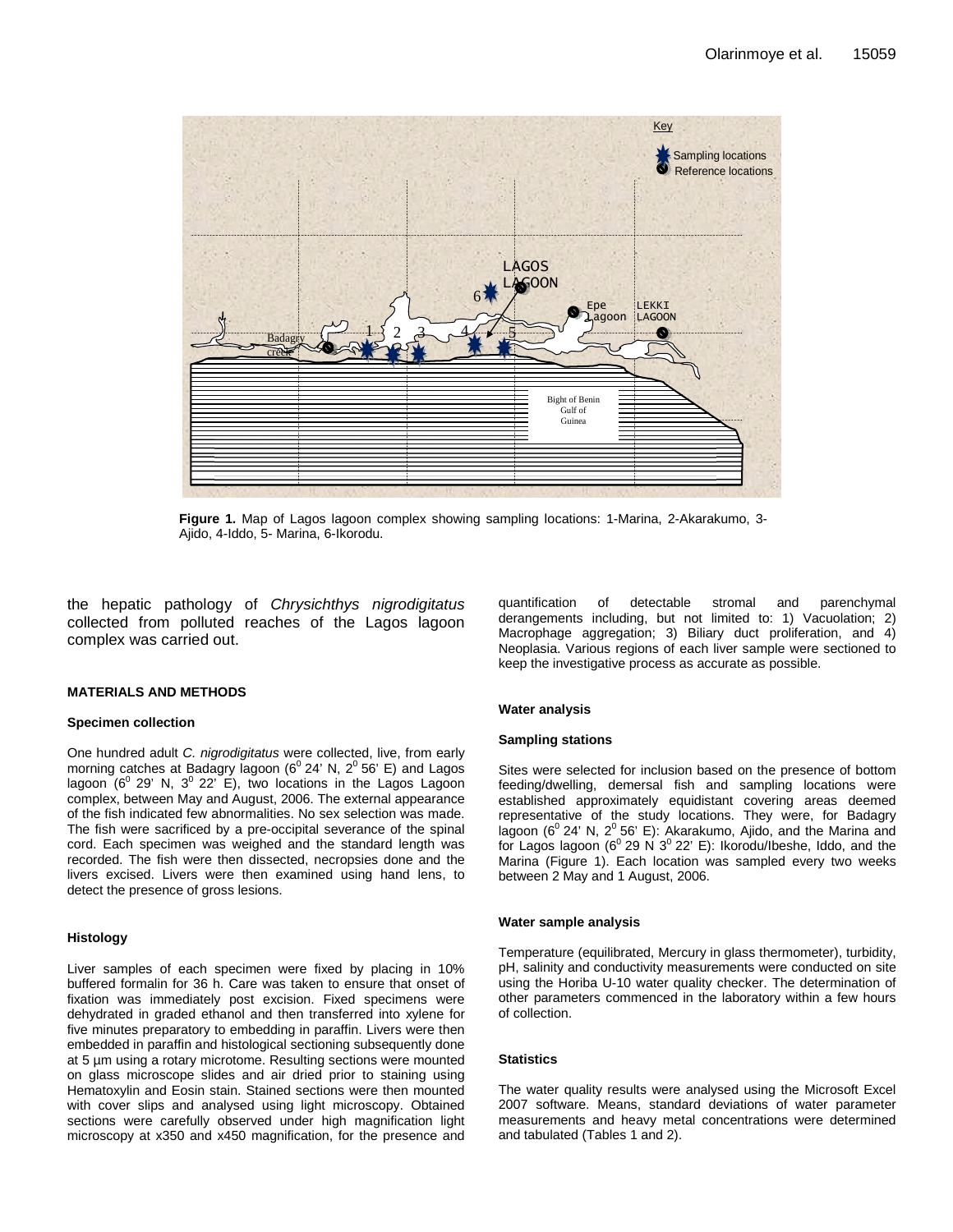| <b>Parameter</b> | Ibeshe/Ikorodu |           | <b>Marina</b> |          | Iddo  |           | Total       |           | <b>FEPA</b> |
|------------------|----------------|-----------|---------------|----------|-------|-----------|-------------|-----------|-------------|
|                  | Mean           | <b>SD</b> | Mean          | SD       | Mean  | <b>SD</b> | <b>Mean</b> | <b>SD</b> | <b>Std</b>  |
| Temperate        | 30.27          | 0.64      | 30.17         | 0.06     | 39.8  | 1.76      | 33.42       | 0.82      | 15          |
| Turbidity        | 3.68           | 1.31      | 8.27          | 0.46     | 65    | 3         | 25.63       | 1.59      | 10          |
| Conductivity     | 160.3          | 4.51      | 42.83         | 0.23     | 163.3 | 2.89      | 122.17      | 2.54      | 1500        |
| Salinity (%)     | 12.23          | 0.306     | 2.78          | 0.015    | 1.603 | 0.358     | 5.54        | 0.23      | 0           |
| рH               | 8.07           | 0.067     | 8.19          | 0.047    | 8.53  | 0.1308    | 8.26        | 0.08      | 6.9         |
| Fe $(Mg/L)$      | 0.407          | 0.0607    | 2.01          | 1.296    | 0.407 | 0.067     | 0.94        | 0.48      | 0.001       |
| Cu (Mg/L)        | 0.11           | 0.01      | 2.76          | 0.452    | 0.11  | 0.01      | 0.99        | 0.16      | 0.5         |
| $Pb$ (Mg/L)      | ≤0.1           | $\Omega$  | 1.26          | 0.08     | ≤0.1  | $\Omega$  | 0.42        | 0.03      | 0.5         |
| CD (Mg/L)        | ≤0.1           | 0         | ≤0.1          | $\Omega$ | ≤0.1  | $\Omega$  | 0.00        | 0.00      | 0.005       |
| $Zn$ (Mg/L)      | 0.22           | 0.035     | 1.75          | 0.454    | 0.217 | 0.035     | 0.73        | 0.17      | 5           |
| Cr (Mg/L)        | 0.133          | 0.032     | 0.51          | 0.409    | 0.133 | 0.032     | 0.26        | 0.16      | 0.001       |
| Ar $(Mg/L)$      | 0.1            | 0         | 0.14          | 0.0608   | ≤0.1  | $\Omega$  | 0.08        | 0.02      | 0.1         |
| $Mn$ ( $Mg/L$ )  | ≤0.1           | 0         | 0.26          | 0.056    | ≤0.1  | 0         | 0.09        | 0.02      | 5           |
| Ni (Mg/L)        | ≤ $0.1$        | 0         | 0.477         | 0.232    | ≤0.1  | 0         | 0.16        | 0.08      | 0.5         |

**Table 1.** Water quality parameters for Lagos lagoon during period of study.

**Table 2.** Water quality parameters for Badagry lagoon during period of study.

| <b>Parameter</b> | Akarakumo |           | Ajido   |           | <b>Marina</b> |           | <b>Total</b> |           | <b>FEPA</b> |
|------------------|-----------|-----------|---------|-----------|---------------|-----------|--------------|-----------|-------------|
|                  | Mean      | <b>SD</b> | Mean    | <b>SD</b> | Mean          | <b>SD</b> | Mean         | <b>SD</b> | <b>Std</b>  |
| Temperate        | 27.28     | 0.95      | 24.58   | 6.92      | 28.04         | 1.12      | 26.63        | 2.996667  | 15          |
| Turbidity        | 13.58     | 3.49      | 12      | 3.26      | 13.46         | 3.22      | 13.01        | 3.323333  | 10          |
| Conductivity     | 2366.33   | 3449.59   | 1964.73 | 3109.9    | 2260.04       | 4274.55   | 2197         | 3611.347  | 1500        |
| Salinity (%)     | 0.94      | 1.66      | 0.91    | 1.67      | 0.74          | 1.32      | 0.86         | 1.55      | $\Omega$    |
| pH               | 7.44      | 0.73      | 7.45    | 0.63      | 7.59          | 1.09      | 0.453333     | 0.816667  | 6.9         |
| Fe (Mg/L)        | 0.42      | 0.2212    | 0.36    | 0.1593    | 0.24          | 0.9441    | 0.126833     | 0.441533  | 0.001       |
| Cu (Ma/L)        | 0.25      | 0.1562    | 0.25    | 0.13      | 0.14          | 0.737     | 0.0954       | 0.341067  | 0.5         |
| $Pb$ (Mg/L)      | ≤0.1      | 0         | ≤0.1    | 0         | ≤0.1          | $\Omega$  | $\Omega$     | 0         | 0.5         |
| CD (Mg/L)        | 0.13      | 0.1033    | 0.15    | 0.137     | 0.15          | 0.137     | 0.0801       | 0.125767  | 0.005       |
| $Zn$ (Mg/L)      | 1.09      | 2.042     | 0.23    | 0.156     | 0.31          | 0.191     | 0.732667     | 0.796333  | 5           |
| $Cr$ (Mg/L)      | ≤0.1      | $\Omega$  | ≤0.1    | 0         | ≤0.1          | $\Omega$  | 0            | $\Omega$  | 0.001       |
| Ar $(Mg/L)$      | 0.7       | 0.044     | 0.72    | 0.043     | 0.078         | 0.04      | 0.029        | 0.042333  | 0.1         |
| $Mn$ ( $Mg/L$ )  | 0.28      | 0.222     | 0.23    | 0.15      | 0.22          | 0.9       | 0.124        | 0.424     | 5           |
| Ni (Mg/L)        | 0.1       | 0         | 0.1     | 0         | 0.1           | 0         | 0            | 0         | 0.5         |

## **RESULTS**

Microscopic examination showed normal liver appearance in forty percent of the test population ( $n = 40$ ). In the latter group, normal hepatocyte morphology including minimal vacuolation, lipid and glycogen storage, sparse biliary duct numbers and normal arrangement of hepatic cords were a consistent finding (Figure 2). Mild portal congestion and sinusoidal congestion (33%) ranging from mild to severe were a relatively consistent finding in all pathologic specimens. Vacuolar hepatocellular degeneration and necrosis and pancreatic necrosis (58%) and architectural disruption and dissociation of the Bilroth

cords (26%) were a regular finding with the majority of the observed lesions occurring in livers from Lagos lagoon specimens (Hydropic Vacuolation:31%; Bilroth cord thinning:14%) (Figures 3, 4 and 5). In most of the specimens from the latter location, the observed degeneration was severe and widespread (Figure 4), in contrast to the mild to moderate vacuolation seen in the Badagry lagoon specimens. Affected hepatocytes were enlarged with clear staining vacuoles which compressed the cytoplasm and nuclei to the cell margins (Figure 3). In some specimens, the cord-like layout of the hepatocytes was maintained. However, in severe cases, there were severe disruptions in the normal Bilroth cord layout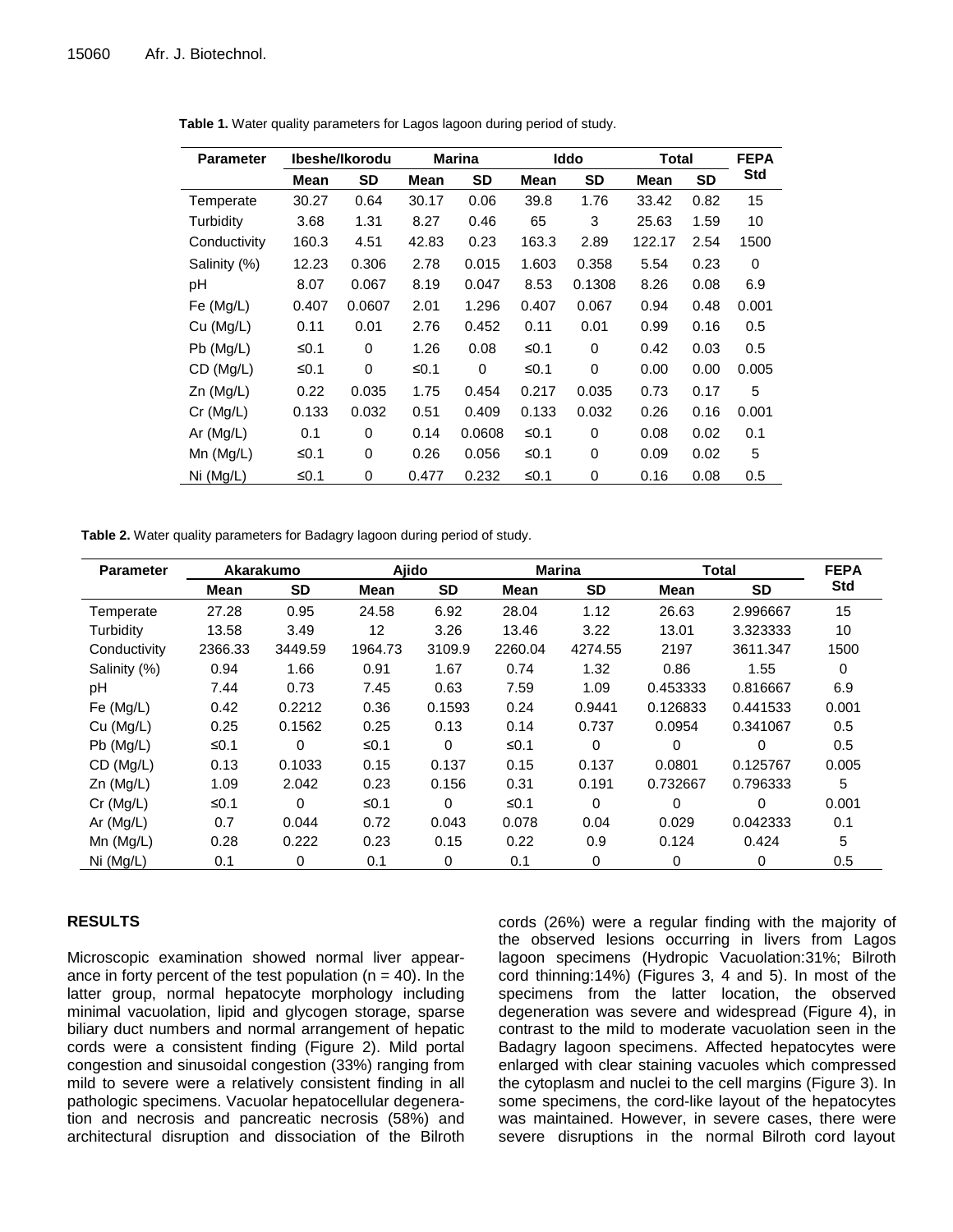

**Figure 2**. Normal liver histology of *Chrysichthys nigrodigitatus* (H & E; x350).



**Figure 3**. Portal congestion, vacuolar degeneration of hepatocytes, pancreatic necrosis, heterophilic (H) infiltration and haemosiderinladen melano-macrophages (arrows) (H & E; x350).

(Figure 5). Coagulative hepatic necrosis, hemosiderosis (12%) and Kupffer cell hyper-plasia (11%) as a group of lesions and individually as unit observations was also observed. An abnormal prolifera-tion of megalocytes (Figure 5), probably pre-neoplastic or an indication hepatic regeneration, was seen. No neoplastic features were however observed. Tables 1 and 2 set out the water quality determination results.

## **DISCUSSION**

Histopathology is widely accepted as a useful method for the assessment of injury in fish due to the adverse short term and chronic effects of xenobiotic exposure. Several liver lesions have been established as putative tissue biomarkers consistent with the exposure of fish to xenobiotics. These include pigmented macrophage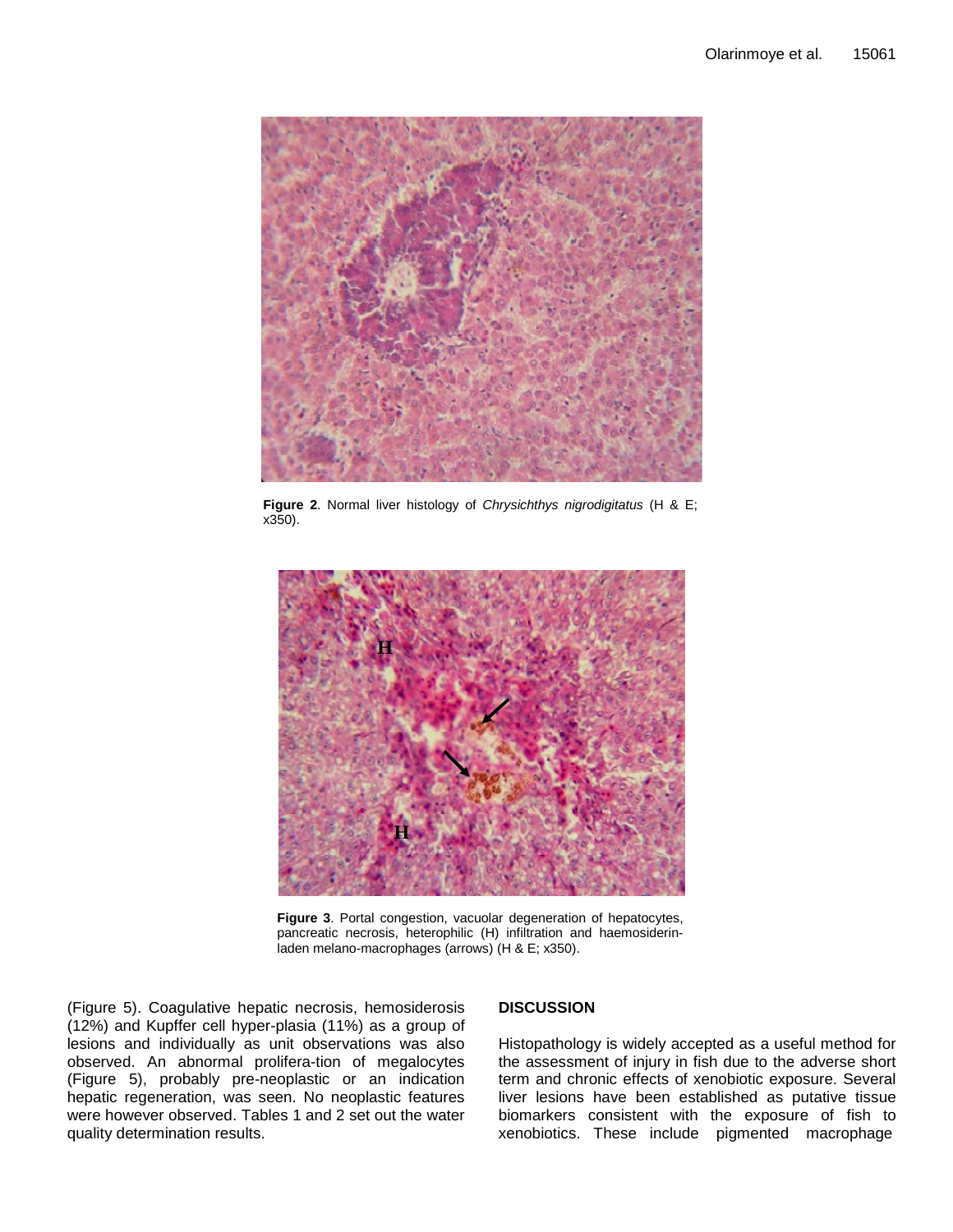

Figure 4. Severe widespread vacuolar degeneration and necrosis of hepatocytes, pancreatic necrosis and presence of melanomacrophages (arrows) and Kupffer cells (K) (H & E; x450).



Figure 5. Hepatocellular and pancreatic necrosis, severe disruption of hepatic cord architecture and presence of megalocytes (arrows) (H & E; x350).

aggregations (Patino et al., 2003; Fournie et al., 2001), hepatocyte hydropic vacuolation HydVac (Stehr et al., 1998), pre- neoplastic foci of cellular alteration (Au, 2004; Koehler, 2004) and liver neoplasms (Pinkney et al., 2004; Baumann and Harshbarger, 1998). These biomarkers have also been conclusively linked with certain factors e.g. macrophage aggregations have been shown to increase with age (Blazer et al., 2007) and stress (Fournie et al., 2001) and hydropic degeneration with level of exposure to PCB's (Stehr et al., 1998) e.t.c.

HydVac was a consistent finding in this investigation and was the most frequently observed and widespread lesion. The preponderance of this lesion in fish from contaminated waters bordering urban locations similar to our test locations has been firmly established and described in detail for, Winter flounder (*Pleuronectes americanus*) ( Murchelano and Wolke, 1985; Moore, 1991; Augspurger et al., 1994) and white perch *Morone americana* (Camus and Wolke, 1991), among others. Augspurger et al. (1994) presented a compilation from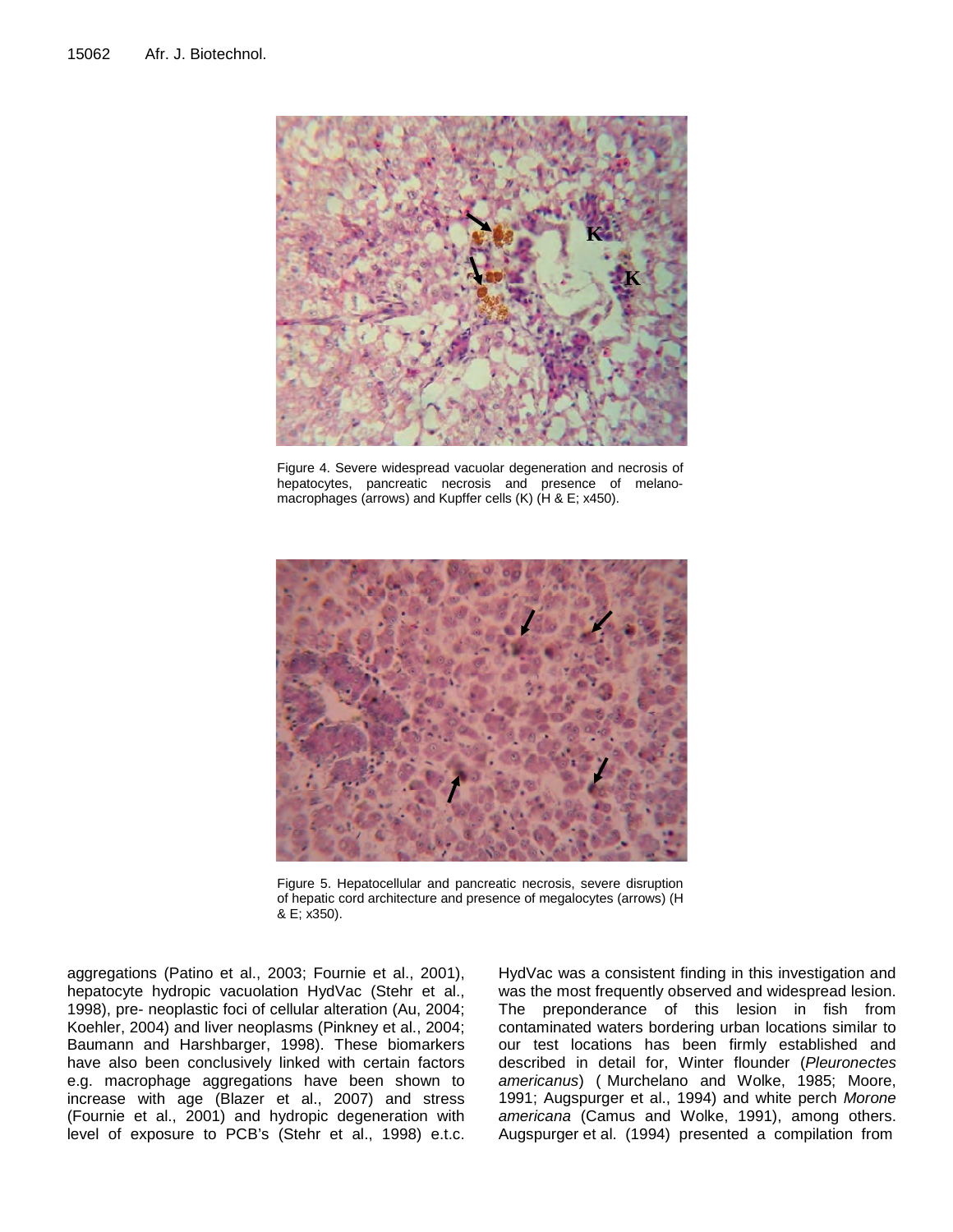various sources documenting the prevalence of HydVac in fish resident in the waters of the northeast United States Atlantic coast and conclusively established a direct relationship between the pervasiveness and severity of this lesion, hepatic neoplasms and levels of site contamination, noting the absence or low prevalence of HydVac in relatively uncontaminated areas and the positive relations between the lesion and hepatic neoplasia in highly contaminated areas. Also corrobo-rating this locational correlation, O'Neill et al. (1998) reported that the risk of liver lesion occurrence in Sole *Pleuronectes vetulus*, from non urban, relatively unpolluted locations was lower than for urban and near urban sites on along Puget sound.

The latter observations and deductions were consistent with our findings and conclusively indicative of the relationship between locational pollution indices and lesion prevalence. The prevalence of cases occurring in specimens from the Lagos lagoon could be attributable to the very large influx of all manner of untreated sewage, industrial effluent and other point source pollutants into this water body, the tidal flushing effect of the Atlantic notwithstanding. The converse of the latter situation applies for Badagry, where the satellite population, Industrial activity and, concomitantly, effluent and waste generation and dumping is significantly lower than in Lagos. The water quality information in Tables 1 and 2 set out clearly the differences in habitat quality between Lagos lagoon and Badagry. The readings for Lagos consistently exceed those for Badagry and Federal Environmental Protection Agency of Nigeria (FEPA) standards. The stress of exposure of fish resident in this location seems to adequately explain the preponderance of observed lesions in this location.

Certain uncertainties as to whether HydVac is part of a proliferative process or apoptopic in nature have emerged (McMahon et al., 1991; Murchelano and Wolke, 1991). There is a consensus, however, that vacuolated hepatocytes are frequently found proximal to neoplasms and that tumor prevalence is associated with increasing numbers of vacuolated liver cells and that the extent of deformity and cell injury is also consistent with hepatotoxicant action (Augspurger et al., 1994; Johnson et al., 1992). PAH's have been implicated in the development of liver carcinogenesis (Baumann et al., 1991; Vogelbein et al., 1990; Malins et al., 1987) and a cause and effect relationship between PAH's and liver tumors or preneoplastic lesions in fish has been established by *in vitro* studies (Metcalfe et al., 1988; Schiewe et al., 1991).

Our observations in the present study could be attributable in part to this chemical group, as measurable levels of heavy metals, hydrocarbons, organo-chlorines, PAH's and PCB's have been reported in the Lagos lagoon complex by Ajao et al. (1985). In spite of the latter, analytic studies on the lagoon complex ascertaining the true composition and relative concentrations of individual chemicals and chemical groups, in the

xenobiotic cocktails present are lacking and have been initiated by this research team as of the present. The absence of frank tumors in the test population should not be taken as given that no such end state lesions of oncogenesis exist in these waters. More realistically, it could be presumed that the levels of xenobiotic contamination in the test waters are significant and that the exposure of resident feral fish populations could lead to the development of tumors. Such absences could also be a result of limited test specimen numbers, few test locations and migrant proclivities of feral fish populations away from heavily polluted locales. These are some of the experimental limitations to be considered in later screening exercises. Vascular aberrations exhibiting as congestion of sinusoidal vessels was the second most common lesion. Sinusoidal congestion has been reported as pathognomonic of exposure to some toxicants, including insecticides (Couch, 1975). However, the presence of focal and in some cases, widespread areas of hepatic necrosis, as reported in our results would be regarded alongside HydVac, as a more demonstrative indication of contaminant induced hepatoxicity (Roganovic-Zafirova and Jordanova, 1998).

This study, the third in a series, establishes the significant pollution index of the Lagos lagoon complex and the inducibility of oncogenesis and frank neoplasms in resident finfish, especially benthic species, as a result of exposure to sediment bound xenobiotics. It is planned for the future that analytic studies are carried out on these waters to establish the identities of present pollutants, the relative preponderance of these pollutants and to establish a definite cause and effect relationship between observed lesions and identified pollutants.

### **REFERENCES**

- Ajao EA, Okoye BC, Adekanbi EO (1985). Effects of industrial pollution:The influence of domestic and industrial effluents on populations of the sessile and benthic organisms in the Lagos lagoon. Third quarterly report, Nigerian Institute of Oceanographic and Marine Research, Lagos, Nigeria
- Au DWT (2004). The application of histo-cytopathological biomarkers in marine pollution monitoring: a review. Marine Pollution Bulletin 48: 817-834.
- Augspurger TP, Herman, RL, Tanacredi JR, Hatfield, JS (1994). Liver lesions in winter flounder (*Pseudopleuronectes americanus*) from Jamaica bay, New York: Indications of environmental degradation. Estuaries 17: 172-180.
- Bauman, PC, Mac MJ, Smith SB, Harshbarger JC (1991). Tumor frequencies[do not use capital letters anywhere, except for proper names] in walleye (*Stizostedion vitreum*) and brown bullhead (*Ictalurus nebulosus*) in Tributaries of the Laurentian Great Lakes. Can. J. Fish. Aqua. Sci. 48: 1804-1810.
- Baumann PC, Harshbarger JC (1998) Long term trends in liver neoplasm epizootics of brown bullhead in the Black River, Ohio. Environmental Monitoring and Assessment 53: 213-223.
- Blazer VS, Fournie JW, Wolf JC, Wolfe, MJ (2007). Manual for the diagnostic analysis of proliferative liver and skin lesions in the brown bullhead *Ameiurus nebulosus*. pp. 2-3.
- Camus AC, Wolke RE (1991) A typical hepatic vacuolated cell lesion in the white perch Morone Aamericana. Diseases of aquatic orgarnisms. 11: 225-228.